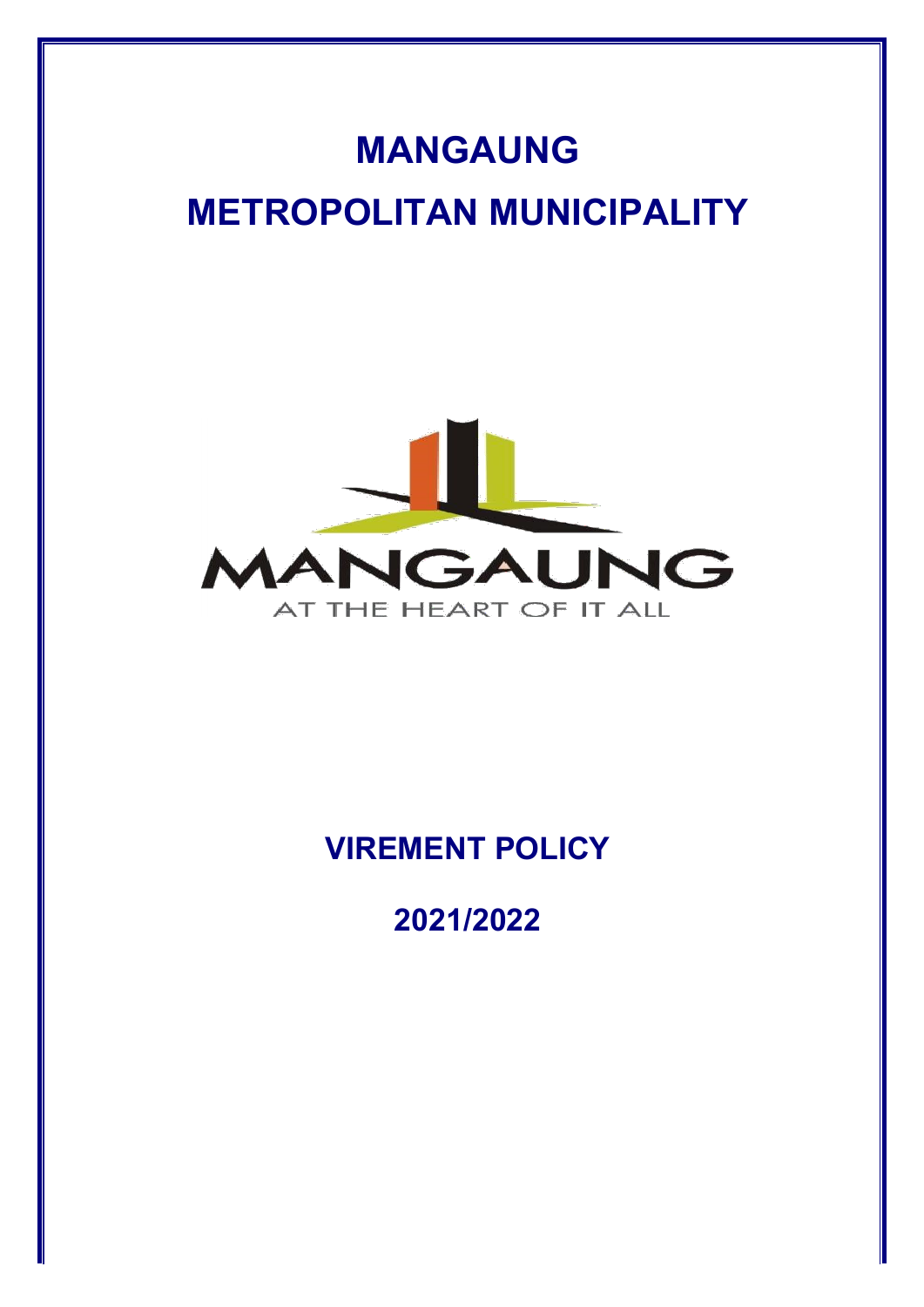

## **TABLE OF CONTENTS**

### **Page Number**

| 1. INTRODUCTION                                         | 3 |
|---------------------------------------------------------|---|
| 2. PURPOSE                                              | 3 |
| <b>3. DEFINITIONS</b>                                   | 4 |
| <b>4. MFMA REGULATIONS ON BUDGET VERSUS EXPENDITURE</b> | 5 |
| 5. VIREMENT REQUIREMENTS AND RESTRICTIONS               | 6 |
| <b>6. OPERATING BUDGET VIREMENTS</b>                    | 7 |
| 7. CAPITAL BUDGET VIREMENTS                             | 8 |
| 8. PROCESS AND ACCOUNTABILITY                           | 9 |
| 9. IMPLEMENTATION AND REVIEW OF THIS POLICY             | 9 |

| <b>DOCUMENT AND VERSION CONTROL</b>                                                                                                                 |                        |  |
|-----------------------------------------------------------------------------------------------------------------------------------------------------|------------------------|--|
| Version:                                                                                                                                            |                        |  |
| Date:                                                                                                                                               |                        |  |
| <b>Summary:</b> This document describes the Virement Policy that will be applicable to the<br>Mangaung Municipality, with effect from 01 July 2021. |                        |  |
|                                                                                                                                                     |                        |  |
|                                                                                                                                                     |                        |  |
| <b>Municipal Manager</b>                                                                                                                            | <b>Executive Mayor</b> |  |
|                                                                                                                                                     |                        |  |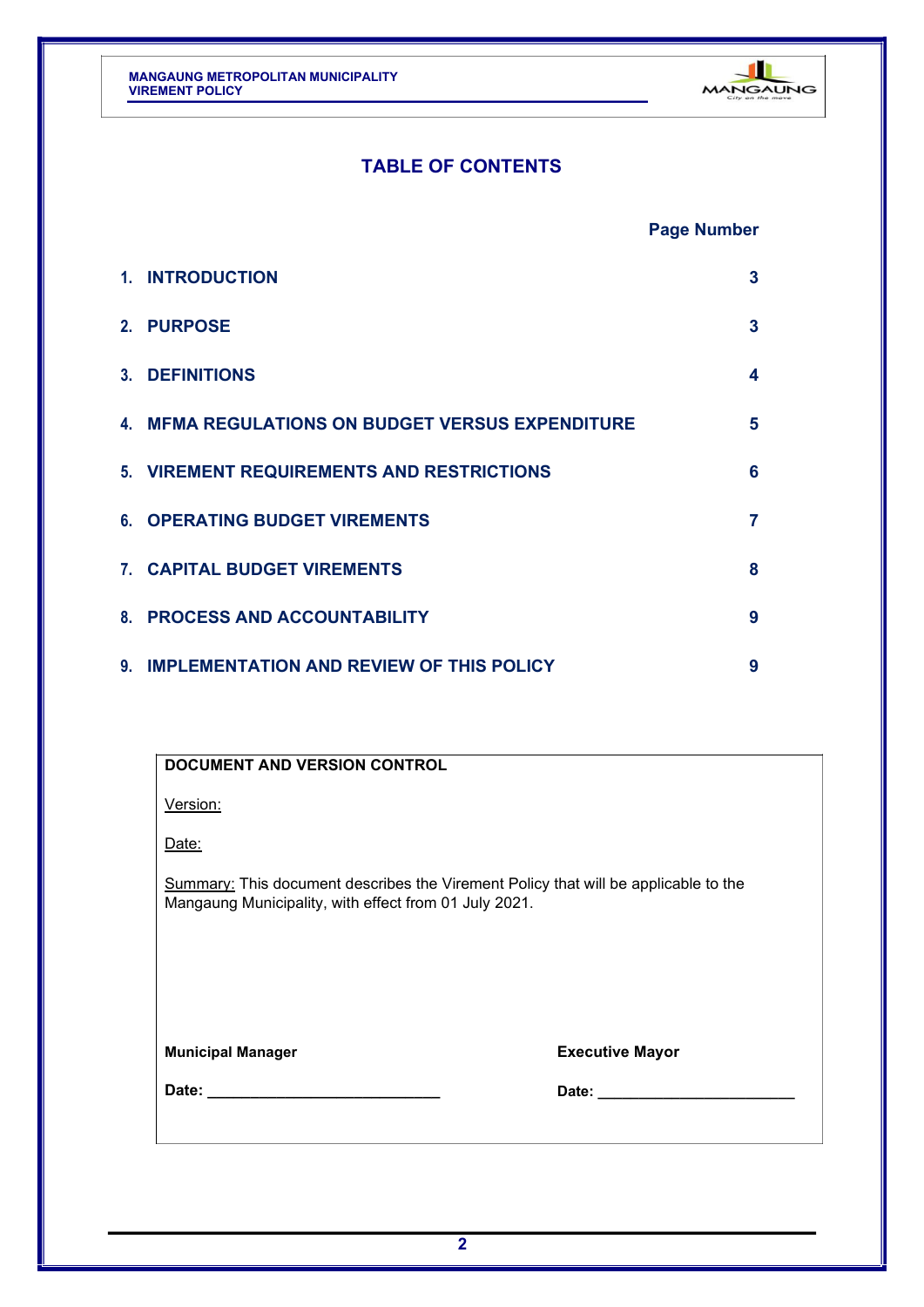

#### **MANGAUNG METROPOLITAN MUNICIPALITY VIREMENT POLICY**

#### <span id="page-2-0"></span>**1. INTRODUCTION**

- 1.1 A virement represents a flexible mechanism to effect budgetary amendments within a municipal financial year.
- 1.2 Changing circumstances and priorities during a financial period may give rise to a need for virement (transfer) of funds within or between approved Votes, as defined in the Municipal Finance Management Act 56 of 2003 (MFMA). The treatment of such instances may however be dependent on whether an Adjustments Budget is required or not.
- 1.3 The MFMA and the Municipal Budget and Reporting Regulations, 2009 seek to move Municipalities away from the traditional approach of appropriating/ approving budgets by line item. The aim is to give the Heads of Municipal Departments and programmes greater flexibility in managing their budgets. In furtherance of this objective, each Municipality must put in place a Council approved Virement Policy, which should provide clear guidance to managers on when they may shift funds between items, projects, programmes and votes.

#### **2. BACKGROUND AND STATUTORY REQUIREMENTS**

- 2.1 The Chief Financial Officer has a statutory duty to ensure that adequate policies and procedures are in place to ensure an effective system of financial control. A Municipality's virement policy and its underlying administrative process within the system of delegations is one of these controls. Section 81(1)(d) of the MFMA states inter alia that "The Chief Financial Officer of a Municipality-…must advise senior managers and other senior officials in the exercise of powers and duties assigned to them in terms of section 78 or delegated to them in terms of section 79:…"
- 2.2 It is the responsibility of each Head of each Department (Vote) to which funds are allocated, to plan and conduct assigned operations so as not to expend more funds than budgeted and to ensure that funds are utilised effectively and efficiently.
- 2.3 Section 78(1)(b) of the MFMA states inter alia that "Each senior manager of a Municipality and each official of a Municipality exercising financial management responsibilities must take all reasonable steps within their respective areas of responsibility to ensure… (b) that the financial and other resources of the Municipality are utilised effectively, efficiently, economically and transparently;…"

#### **3. PURPOSE**

- 3.1 This policy aims to provide guidelines to senior management in the use of virements as a mechanism in their day-to-day management of their budgets. This policy also allows flexibility in the use of budgeted funds to enable management to act on occasions such as disasters, unforeseen expenditure or savings, etc. as they arise so as to accelerate service delivery in a financially responsible manner.
- 3.2 In addition, it specifically aims to empower senior managers with an efficient financial and budgetary system to ensure optimum service delivery within the current legislative framework of the MFMA and the Municipality's system of delegations.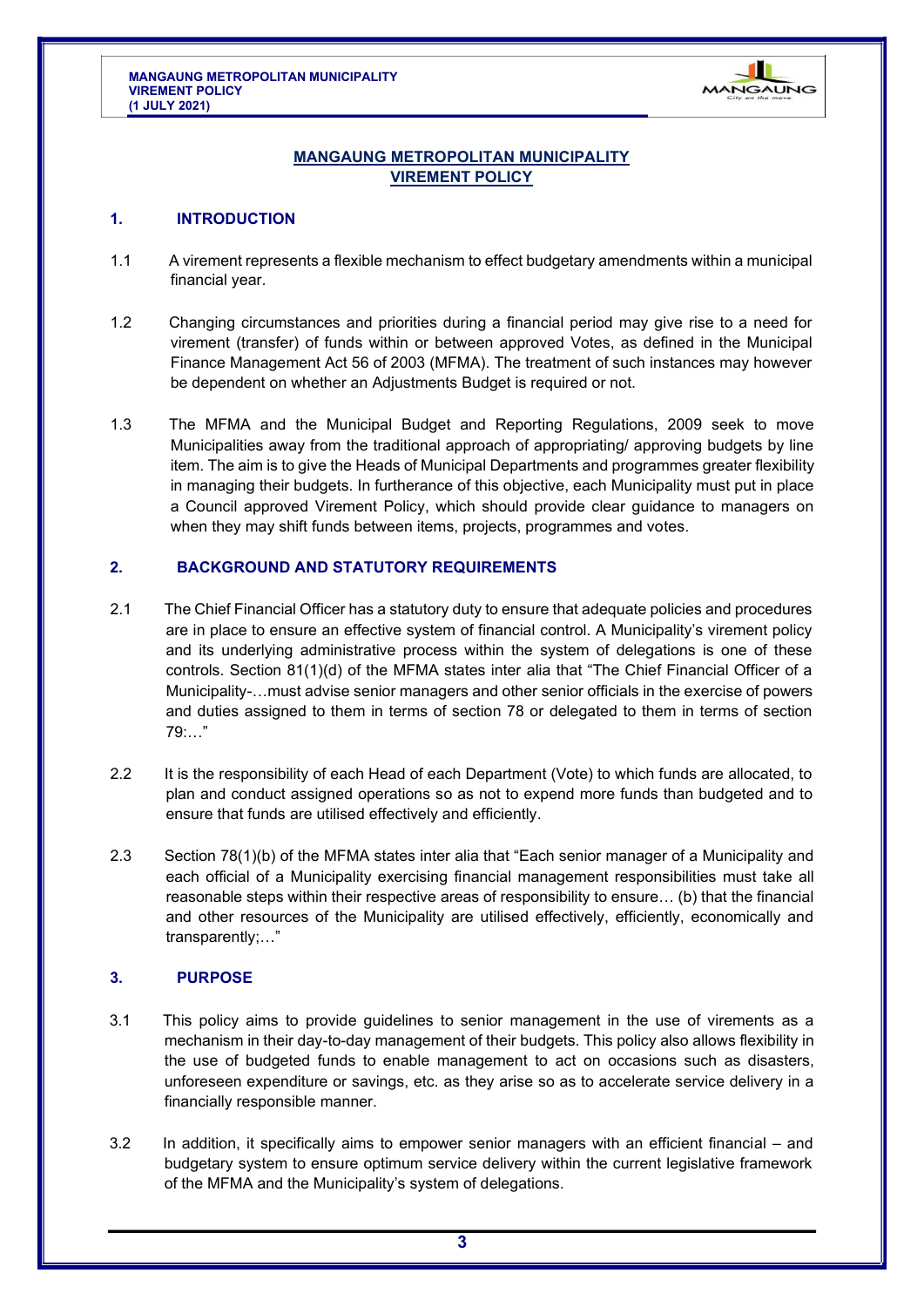

#### <span id="page-3-0"></span>**4. DEFINITIONS**

- 4.1. **"Accounting Officer (MFMA)"** means the Municipal Manager of the Municipality.
- 4.2. **"Approved Budget (MFMA)"** means an annual budget-
	- (a) approved by a municipal council; or
	- (b) approved by a provincial or the national executive following an intervention in terms of section 139 of the Constitution, and includes such an annual budget as revised by an Adjustments Budget in terms of section 28.
- 4.3. **"Chief Financial Officer (MFMA)"** is a municipal official designated by the Accounting Officer of the Municipality
- 4.4. **"Cost Centre"** is a cost collector which represents a logical point at which cost (expenditure) is collected and managed by a responsible cost centre owner.
- 4.5. **"Cost Element"** distinguish between primary and secondary cost elements.
	- (a) Primary cost elements are expenditure items mainly generated outside the organisation.
	- (b) Secondary cost elements are utilised to reallocate cost by means of assessments, internal billing or activity based recoveries.
- 4.6. **"Head of Department (Executive Director (MFMA))"**  Section 56 of the Municipal Systems Act states inter alia that: "Appointment of managers directly accountable to municipal managers - (a) a municipal council, after consultation with the municipal manager, appoints a manager directly accountable to the municipal manager…"
- 4.7. **"Financial Year"** means a year starting on 1 July and ending on 30 June of the following year.
- 4.8. **"Line Item"** is an appropriation that is itemized on a separate line in a budget adopted with the idea of greater control over expenditure.

#### 4.9. **Overspending (MFMA)**

- "(a) in relation to the budget of a Municipality, means causing the operational or capital expenditure incurred by the Municipality during a financial year to exceed the total amount appropriated in that year's budget for its operational or capital expenditure, as the case may be;
- (b) in relation to a vote, means causing expenditure under the vote to exceed the amount appropriated for that vote; or
- (c) in relation to expenditure under section 26, means causing expenditure under that section to exceed the limits allowed in subsection (5) of that section;"
- 4.10. **"Service Delivery and Budget Implementation Plan"** means a detailed plan approved by the Mayor of a Municipality in terms of section 53(1)(c)(ii) of the MFMA for implementing the Municipality's delivery of municipal services and its annual budget.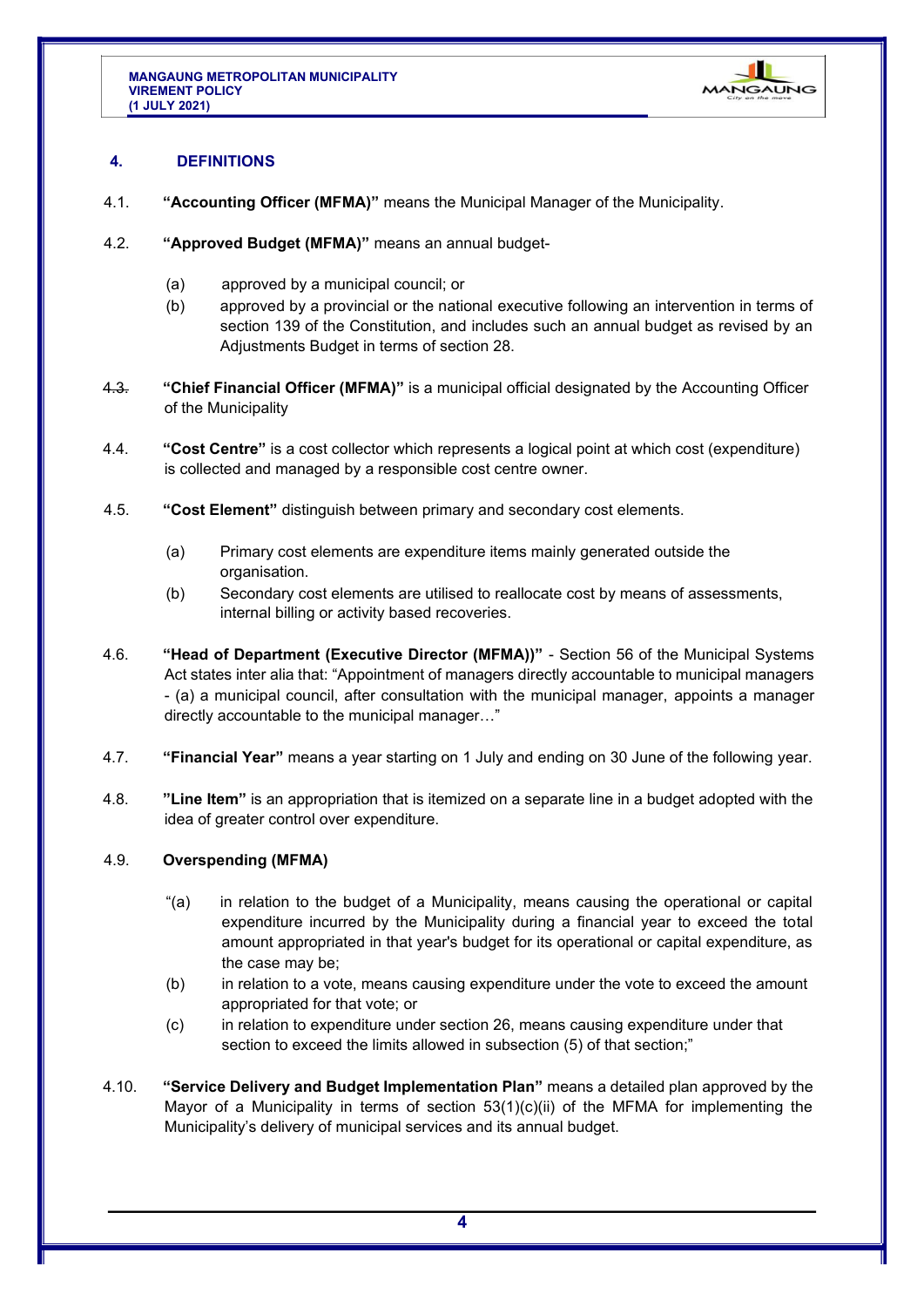

- <span id="page-4-0"></span>4.11. **"Unauthorised Expenditure (MFMA)"** "in relation to a Municipality, means any expenditure incurred by a Municipality otherwise than in accordance with section 15 or 11(3), and includes:-
	- (a) overspending of the total amount appropriated in the Municipality's approved budget;
	- (b) overspending of the total amount appropriated for a vote in the approved budget;
	- (c) expenditure from a vote unrelated to the department or functional area covered by the vote;
	- (d) expenditure of money appropriated for a specific purpose, otherwise than for that specific purpose;
	- (e) spending of an allocation referred to in paragraph (b), (c) or (d) of the definition of "allocation" otherwise than in accordance with any conditions of the allocation; or
	- (f) a grant by the Municipality otherwise than in accordance with this Act;"
- 4.12. **"Virement"** means the process of transferring an approved budgetary provision from one operating cost element or capital project to another within a vote during a municipal financial year and which results from changed circumstances from that which prevailed at the time of the previous budget adoption.

#### 4.13. **"Vote (MFMA)"**

- "(a) one of the main segments into which a budget of a Municipality is divided for the appropriation of money for the different departments or functional areas of the Municipality; and
- (b) which specifies the total amount that is appropriated for the purposes of the department or functional area concerned.

#### **5. MFMA REGULATIONS ON BUDGET VERSUS EXPENDITURE**

- 5.1 The MFMA regulates the following regarding the incurring of expenditure against budgetary provisions:-
- 5.1.1 Section 15 Appropriation of funds for expenditure:-

"A Municipality may, except where otherwise provided in this Act, incur expenditure only:-

- (a) in terms of an approved budget; and
- (b) within the limits of the amounts appropriated for the different votes in an approved budget."
- 5.1.2 Section 71(1)(g)(iii) states inter alia "(1) *The accounting officer of a municipality must by no later than 10 working days after the end of each month submit to the mayor of the municipality and the relevant provincial treasury a statement in the prescribed format on the state of the municipality's budget reflecting the following particulars for that month and for the financial year up to the end of that month:…(g) when necessary, an explanation of-…(iii) any remedial or corrective steps taken or to be taken to ensure that projected revenue and expenditure remain within the municipality's approved budget…."*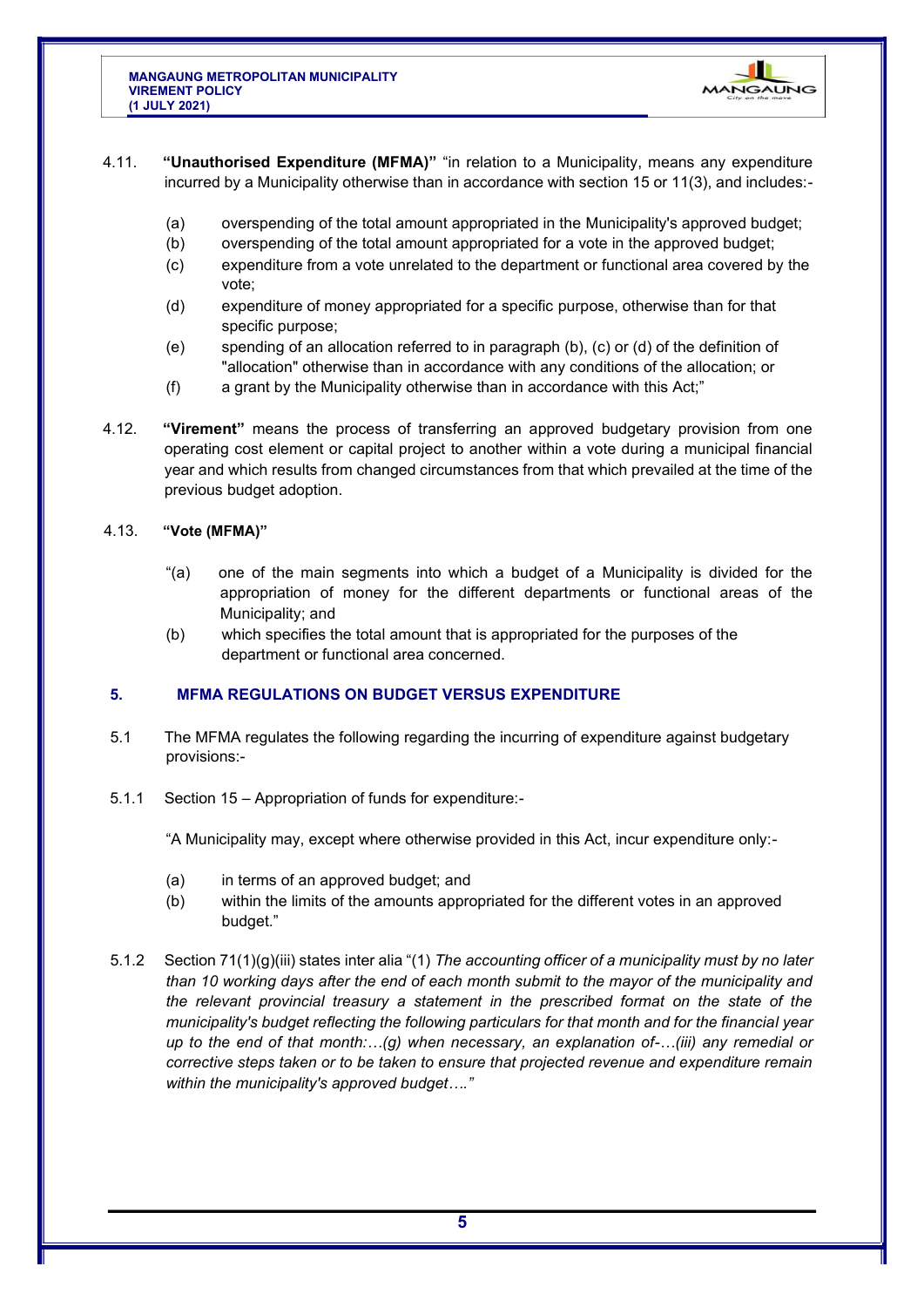

#### <span id="page-5-0"></span>**6. VIREMENT REQUIREMENTS AND RESTRICTIONS**

- 6.1 The virement represents a flexible mechanism to affect budgetary amendments within a municipal financial year, and is the major mechanism to align and take corrective (financial / budgetary) action within a Department (Vote) during a financial year.
- 6.2 In order for a "vote" to transfer funds from one cost element or capital project to another cost element or capital project, a saving has to be identified within the monetary limitations of the approved "giving" cost element or capital project allocations on the respective budgets.
- 6.3 Sufficient, (non-committed) budgetary provision should be available within the "giving" vote's cost element or capital project concerned to give effect to the budgetary transfer (virement). In addition, the transferring function must clearly indicate to which cost element or capital project the budget provision will be transferred to and provide a clear motivation for the transfer.
- 6.4 Any budgetary amendment of which the net impact will be a change to the total approved annual budget allocation and any other amendments not covered in this policy are to be considered for budgetary adoption via an Adjustments Budget (per MFMA Section 28).
- 6.5 In terms of Section 17 of the MFMA a Municipality's budget is divided into an operating and capital budget and consequently no virements are permitted between Operating and Capital Budgets other than through an Adjustments Budget.
- 6.6 Virements are not permissible across, or between, votes without approval of both vote holders and the CFO.
- 6.7 Virements between Trading- and Rate-funded functions are not allowed, due to the differing impacts on respective tariff- or Rates-borne services' budgets, unless adopted via an Adjustments Budget (MFMA Section 28).
- 6.8 Virements between votes may not exceed a maximum of 10% of the total approved operating expenditure budget of the Department.
- 6.9 A virement may not create new policy, significantly vary current policy, or alter the approved outcomes / outputs as approved in the IDP for the current or subsequent years (MFMA Sections 19 and 21).
- 6.10 Virements resulting in adjustments to the approved SDBIP by the user Directorate need to be submitted with an Adjustments Budget to the Council with altered outputs and measurements for approval. (MFMA Circular 13 page 3 paragraph 3).
- 6.11 No virement may commit the Municipality to increase recurrent expenditure, which commits the Council's resources in the following financial year, without the prior approval of the Council. This refers to expenditures such as entering into multi-year lease or rental agreements for the leasing of vehicles, photo copiers or fax machines.
- 6.12 No virement may be made to cover/ allow for unauthorised, irregular or fruitless and wasteful expenditure (MFMA Section 32).
- 6.13 No virements are permitted within the first three months or the final month of the financial year without the approval of the CFO.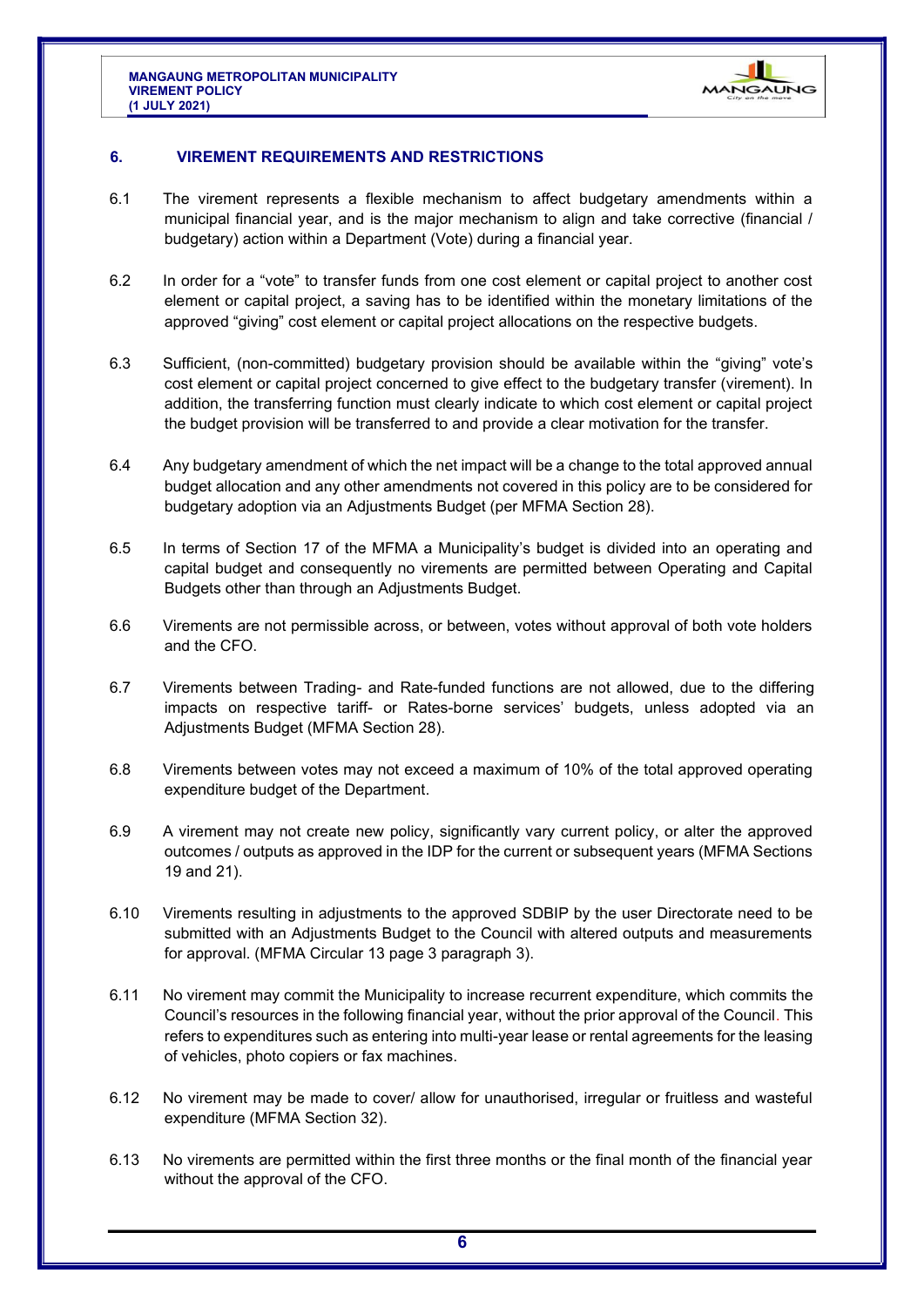

- <span id="page-6-0"></span>6.14 The virement that relates to an unfunded vacant position is subject to the approval of the Municipal Manager. The budget for such position may only be transferred from Employee related cost, if also approved by the CFO.
- 6.15 Virement amounts may not be rolled over to subsequent years, or create expectations on following budgets (MFMA Section 30).
- 6.16 All virements should be approved in line with the Council's System of delegations.
- 6.17 All virements of funds between votes (Departments) must be approved by the Municipal Manager and reported to the Executive Mayor on a monthly basis.

#### **7. OPERATING BUDGET VIREMENTS**

#### **7.1Specific virement limitations**

- 7.1.1 No virements are permitted between Primary and Secondary cost elements.
- **7.1.2 Salaries, Wages and Allowances Subjective Category and Remuneration of Councillors**
- 7.1.2.1 Virements are allowed between cost elements and only if these virements are within this subjective category (salaries, wages and allowances)..
- 7.1.2.2 Virements from this subjective expenditure category are subject to the approval of the CFO.

#### **7.1.3 General Expenditure and Repairs and Maintenance (Primary)**

- 7.1.3.1 Virements to and from cost elements within these categories are allowed. Virements are also allowed from General Expenditure to Repairs and Maintenance.
- 7.1.3.2 The following cost elements categories are not to be used as sources of virements, but virements are allowed within each category:
	- Training related expenditure.
	- Bargaining Council provisions and skills development levies.
	- Pensioner and Continued Members.
	- Repairs and Maintenance.
	- Insurance related provisions.
- 7.1.3.3 Contracted Services and Collection Costs
	- Virements to and from these elements are allowed.
- 7.1.3.4 No virements will be permitted from the following expenditure categories, unless such amendments are effected within the cost element:-
	- Bulk purchases.
	- Debt impairment.
	- Interest charges.
	- Depreciation.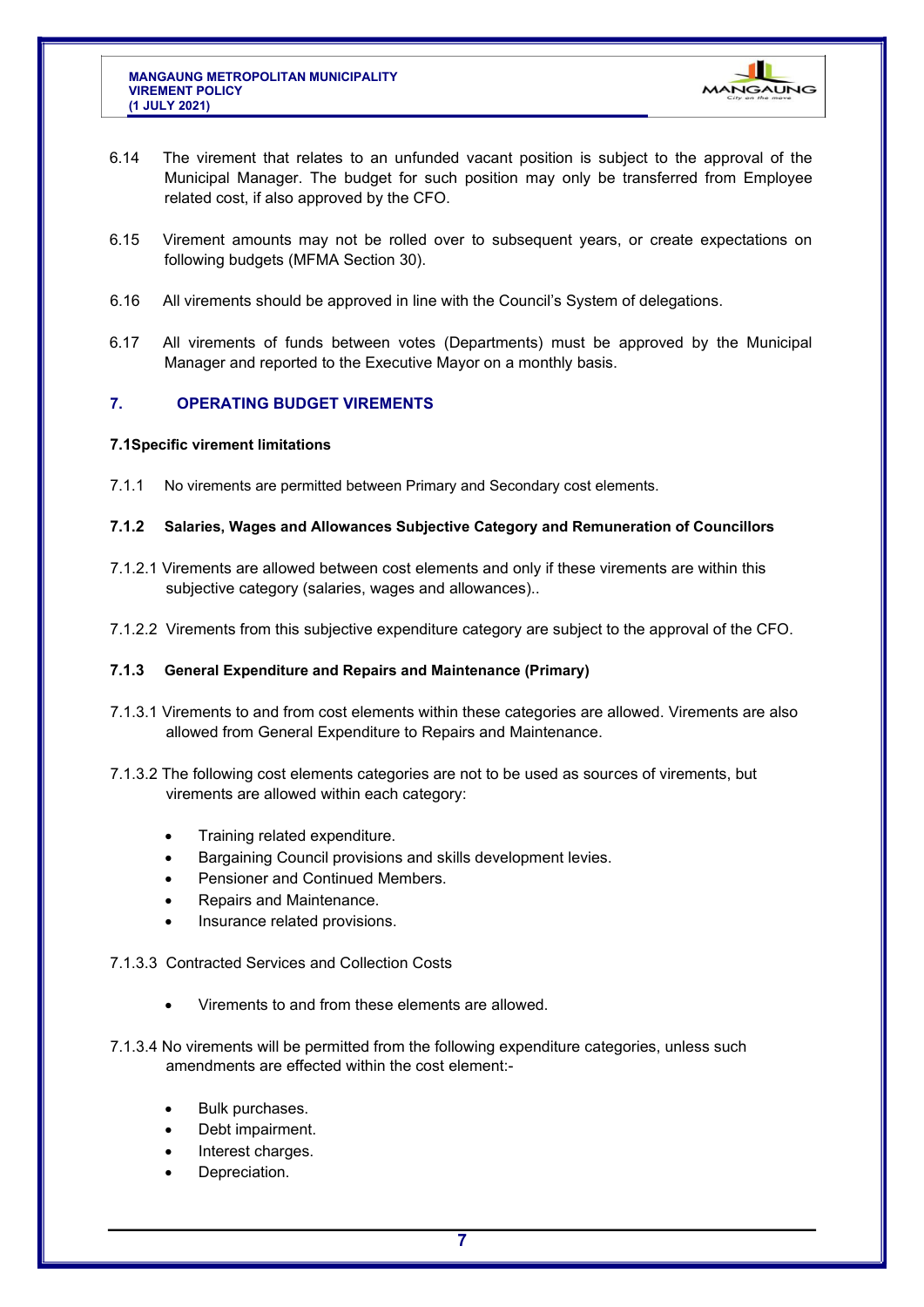#### <span id="page-7-0"></span>**MANGAUNG METROPOLITAN MUNICIPALITY VIREMENT POLICY (1 JULY 2021)**



- Revenue forgone.
- Grants to individuals.
- Insurance related provisions.
- VAT.
- Conditional grant funds for any purpose not related to the conditions of the specific grant.

#### **7.1.4 Secondary Operating Cost Elements**

- 7.1.4.1 Virements are allowed within the same cost elements. The service requestor and service provider must both endorse such virements.
- 7.1.4.2 Virements are only permitted within the same cost element in the following categories:-
	- Activity Based Recoveries.
	- Internal Utilities.
- 7.1.4.3 Virements may not increase the total approved budget of that cost element.
- 7.1.4.4 Virements are not permissible in relation to Support Service Charges.

#### **7. CAPITAL BUDGET VIREMENTS**

- 8.1 Only virements which relate to projects approved as part of Annual or Adjustments Budgets will be permitted.
- 8.2 No virements, of which the effect will be to add "new" projects onto the Capital Budget, will be allowed. This needs to be effected through an Adjustments Budget.
- 8.3 Virements may not cause an increase to the individual projects' total project cost.
- 8.4 Virements in capital budget allocations are only permitted within specified action plans and not across funding sources and must in addition have comparable asset lifespan classifications.
- 8.5 Implementation of the project may not be prejudiced due to the virement of funds (i.e. must not hinder completion of the project).
- 8.6 Motivations for virements should clearly state the reason for the saving within the "giving" project, as well as the reason for the additional amount required.

#### **8.7 Secondary Capital Cost Elements**

- 8.7.1 Virements are permissible only within the same cost elements of different projects.
- 8.7.1.1 The service requestor and service provider must endorse such virements.
- 8.7.2 Proposed secondary capital expenditure virements must be approved by the CFO.